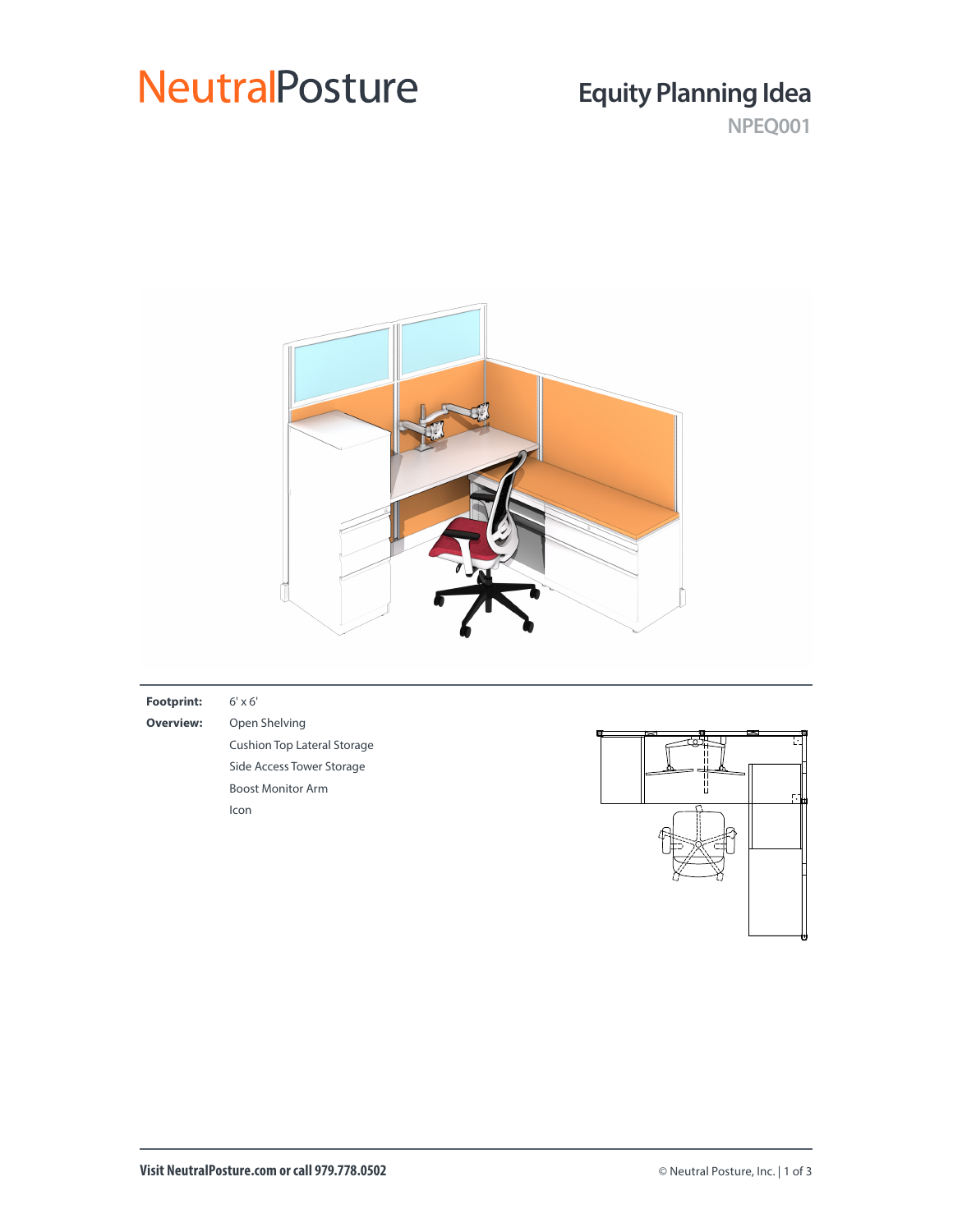# **NeutralPosture**

## **Equity Planning Idea**

**NPEQ001**

### **EQUITY**

| <b>ITEM</b>       | <b>PART DESCRIPTION</b>                                                                                  | <b>QTY</b>     | <b>LIST</b>      | <b>LINE TOTAL</b> |
|-------------------|----------------------------------------------------------------------------------------------------------|----------------|------------------|-------------------|
| 1                 | Fabric Panel - Beveled Top - 24W x 49H<br><b>EP3FA2449K</b>                                              | $\mathbf{1}$   | \$736.00         | \$736.00          |
| 2                 | Fabric Panel - Beveled Top - 36W x 49H<br><b>EP3FA3649K</b>                                              | $\overline{2}$ | \$874.00         | \$1,748.00        |
| 3                 | Fabric Panel - Beveled Top - 48W x 49H<br><b>EP3FA4849K</b>                                              | 1              | \$989.00         | \$989.00          |
| 4                 | Stack-On Insert Panel - without slots - 36W x 17H<br><b>EP2SPG3617N</b>                                  | $\overline{2}$ | \$928.00         | \$1,856.00        |
| 5                 | <b>Post Assembly —</b> Beveled Top – End – 49H<br><b>EP3P49E</b>                                         | $\mathbf{1}$   | \$193.00         | \$193.00          |
| 6                 | Post Assembly - Beveled Top - Straight - 49H<br><b>EP3P49S</b>                                           | $\overline{2}$ | \$174.00         | \$348.00          |
| $\overline{7}$    | <b>Post</b> — Dual Height $-49/66H$<br><b>EP3DP4966</b>                                                  | $\overline{2}$ | \$201.00         | \$402.00          |
| 8                 | Stack-On Post - Standard - 17H<br>EP1SPC17                                                               | $\mathbf{1}$   | \$178.00         | \$178.00          |
| 9                 | Post Connector - Beveled Top - End with Post<br><b>EP3PCEP</b>                                           | $\overline{2}$ | \$42.00          | \$84.00           |
| 10                | Post Connector - Beveled Top - Mult-height Filler<br><b>EP3PCMF</b>                                      | $\mathbf{1}$   | \$42.00          | \$42.00           |
| 11                | Post Connector - Flat Top - Mult-height Filler<br><b>EPNPCMF</b>                                         | $\overline{2}$ | \$42.00          | \$84.00           |
| $12 \overline{ }$ | <b>Post Connector - Flat Top - Straight</b><br><b>EPNPCS</b>                                             | $\mathbf{1}$   | \$42.00          | \$42.00           |
| 13                | Raceway Shroud - End with Post<br><b>EP3SEP</b>                                                          | $\mathbf{1}$   | \$54.00          | \$54.00           |
| 14                | Raceway Shroud - "L"<br>EP3SL                                                                            | $\mathbf{1}$   | \$42.00          | \$42.00           |
| 15                | <b>Worksurface</b> - Straight - 54W x 24D - Scallop - Extended<br><b>Both Ends</b><br><b>EW15424G2EE</b> | $\mathbf{1}$   | \$622.00         | \$622.00          |
| 16                | <b>Cantilever - Left Hand - 20D</b><br><b>EB1C20L</b>                                                    | $\mathbf{1}$   | \$103.00         | \$103.00          |
| 17                | Panel-to-Worksurface Bracket - Pair (L/R)<br><b>EB1PWSP</b>                                              | 1              | \$33.00          | \$33.00           |
|                   |                                                                                                          |                | <b>SUB-TOTAL</b> | \$7,556.00        |